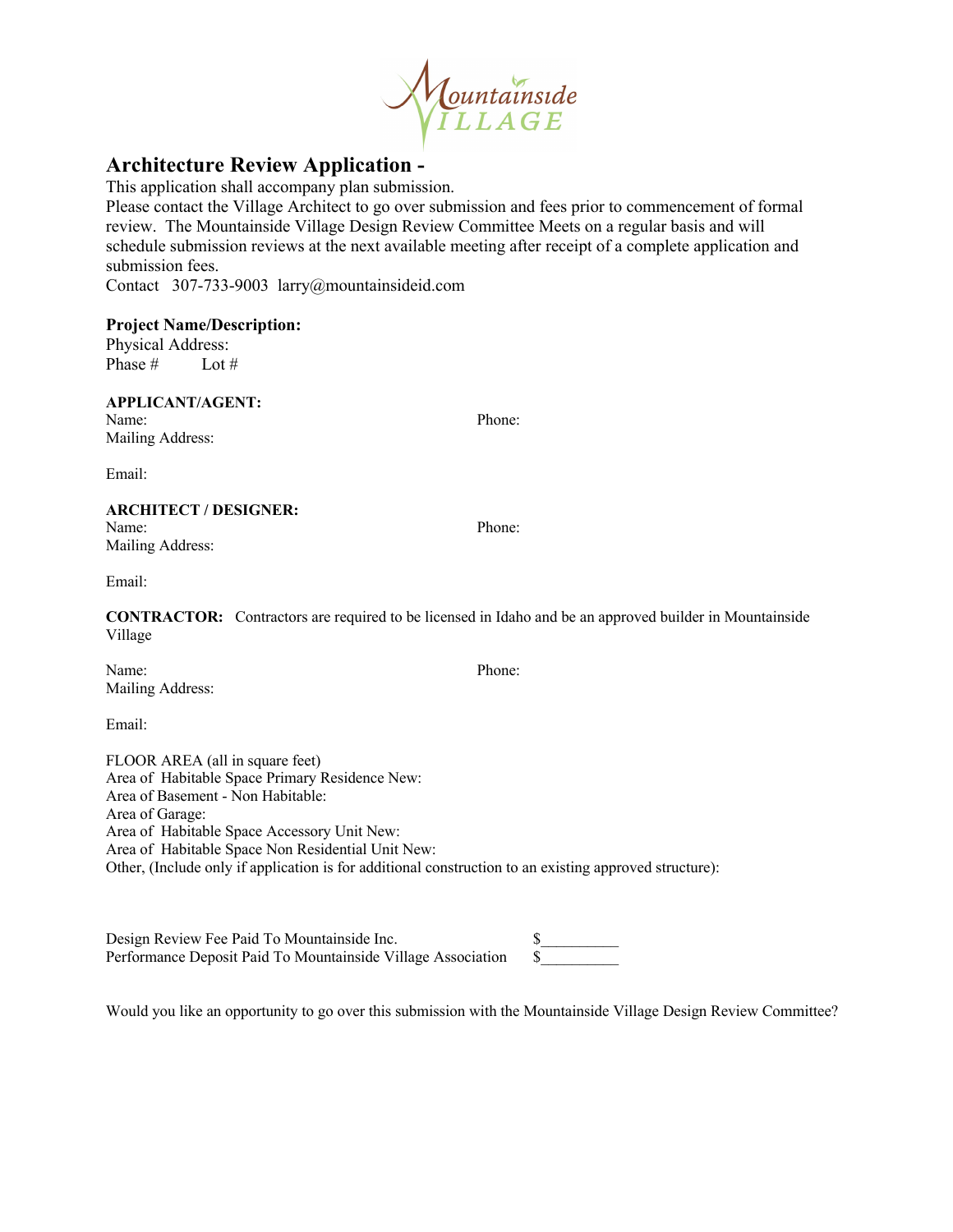

### **COMPLIANCE TABLE**

Document and check items in this Table

|                                               | <b>REQUIREMENT</b>                                                                                                                                                        | <b>DOCUMENTATION</b>                                                                                                                                                                                                                                                                          |
|-----------------------------------------------|---------------------------------------------------------------------------------------------------------------------------------------------------------------------------|-----------------------------------------------------------------------------------------------------------------------------------------------------------------------------------------------------------------------------------------------------------------------------------------------|
| <b>Site</b>                                   | Buildings located in building envelope<br>ш<br>Drive appropriately sized and located<br>$\Box$<br>$\Box$<br>Provisions for off-street parking                             | Site Plan<br>П<br>Site Plan<br>□<br>$\Box$<br>Site Plan<br># of parking<br>spaces provided                                                                                                                                                                                                    |
| Form                                          | Compliance with solar envelope<br>П<br>Expressed structure<br>Ш<br>Allowable roof slopes<br>□<br>All elevations aesthetically pleasing,<br>$\Box$<br>balanced, harmonious | Illustrate solar envelope on elevation<br>ш<br>or section<br>Identify qualifying elements<br>$\Box$<br>Primary roof slope:<br>$\Box$<br>Secondary roof slope:<br>Elevations<br>□                                                                                                              |
| <b>Structural</b><br><b>System</b>            | Roof structure<br>Ш<br>$\Box$<br>Wall systems<br>Foundation<br>$\Box$                                                                                                     | Plans<br>$\perp$<br>Plans<br>П<br>Plans<br>П                                                                                                                                                                                                                                                  |
| <b>Materials</b>                              | □<br>Approved Materials & Colors                                                                                                                                          | Materials Submittal Form<br>П                                                                                                                                                                                                                                                                 |
|                                               | Windows<br>Ш                                                                                                                                                              | Window schedule and plans<br>ш<br>documenting:<br>Material, proportions (vertical or<br>square), mullion and munton pattern,<br>energy efficiency (U-value)<br>Window U-Value By Elevation<br>⊔.<br>E:<br>N:<br>S:<br>W<br>Window SHGC By Elevation<br>$\Box$<br>N:<br>E:<br>$S^{\cdot}$<br>W |
|                                               | Doors                                                                                                                                                                     | Exterior material:<br>П<br>Energy efficiency (R-Value)<br>□                                                                                                                                                                                                                                   |
|                                               |                                                                                                                                                                           |                                                                                                                                                                                                                                                                                               |
| <b>Energy</b><br>and Green<br><b>Building</b> | South facing glass 6% min.<br>ப                                                                                                                                           | Area South facing glass:<br>⊔<br>$\Box$<br>Area total house:<br>% South facing glass:<br>$\Box$                                                                                                                                                                                               |
|                                               | Total glass area (21% or HERS study)<br>ப                                                                                                                                 | Area total glass:<br>ப<br>$\Box$<br>% glass total:                                                                                                                                                                                                                                            |